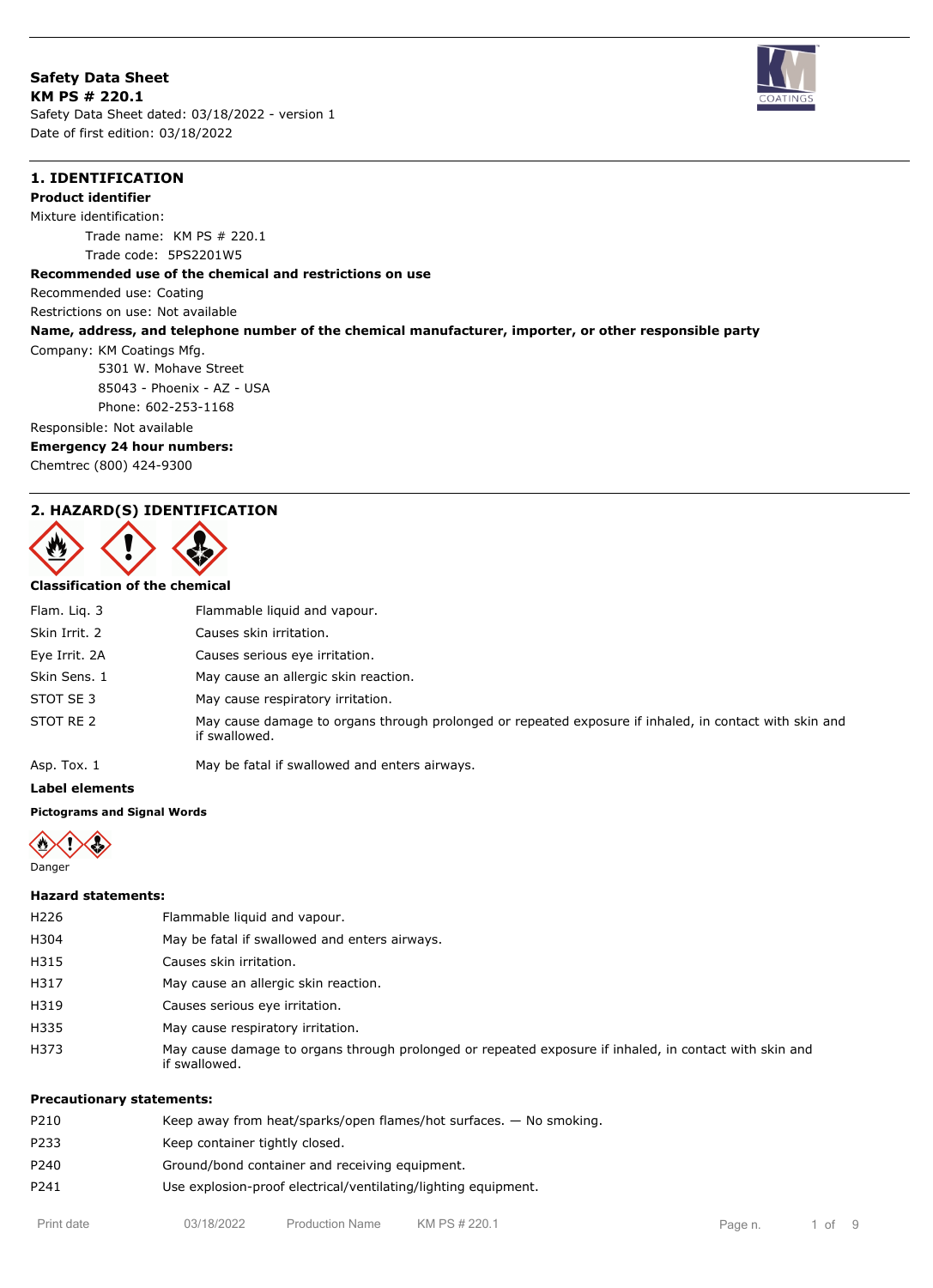| P242                                       | Use only non-sparking tools.                                                                                                        |  |  |  |  |
|--------------------------------------------|-------------------------------------------------------------------------------------------------------------------------------------|--|--|--|--|
| P243                                       | Take precautionary measures against static discharge.                                                                               |  |  |  |  |
| P260                                       | Do not breathe mist/vapours/spray.                                                                                                  |  |  |  |  |
| P264                                       | Wash skin thoroughly after handling.                                                                                                |  |  |  |  |
| P271                                       | Use only outdoors or in a well-ventilated area.                                                                                     |  |  |  |  |
| P272                                       | Contaminated work clothing should not be allowed out of the workplace.                                                              |  |  |  |  |
| P280                                       | Wear protective gloves/protective clothing/eye protection/face protection.                                                          |  |  |  |  |
| P301+P310                                  | IF SWALLOWED: Immediately call a POISON CENTER.                                                                                     |  |  |  |  |
| P303+P361+P353                             | IF ON SKIN (or hair): Take off immediately all contaminated clothing. Rinse skin with water/shower.                                 |  |  |  |  |
| P304+P340                                  | IF INHALED: Remove person to fresh air and keep comfortable for breathing.                                                          |  |  |  |  |
| P305+P351+P338                             | IF IN EYES: Rinse cautiously with water for several minutes. Remove contact lenses, if present and easy<br>to do. Continue rinsing. |  |  |  |  |
| P312                                       | Call a POISON CENTER if you feel unwell.                                                                                            |  |  |  |  |
| P321                                       | Specific treatment (see supplementary instructions on this label)                                                                   |  |  |  |  |
| P331                                       | Do NOT induce vomiting.                                                                                                             |  |  |  |  |
| P333+P313                                  | If skin irritation or rash occurs: Get medical advice/attention.                                                                    |  |  |  |  |
| P337+P313                                  | If eye irritation persists: Get medical advice/attention.                                                                           |  |  |  |  |
| P362+P364                                  | Take off contaminated clothing and wash it before reuse.                                                                            |  |  |  |  |
| P370+P378                                  | In case of fire, use a dry powder fire extinguisher to extinguish.                                                                  |  |  |  |  |
| P403+P233                                  | Store in a well-ventilated place. Keep container tightly closed.                                                                    |  |  |  |  |
| P403+P235                                  | Store in a well-ventilated place. Keep cool.                                                                                        |  |  |  |  |
| P405                                       | Store locked up.                                                                                                                    |  |  |  |  |
| P501                                       | Dispose of contents/container in accordance with applicable regulations.                                                            |  |  |  |  |
| Ingredient(s) with unknown acute toxicity: |                                                                                                                                     |  |  |  |  |
| None                                       |                                                                                                                                     |  |  |  |  |

**Hazards not otherwise classified identified during the classification process:**

None

This product contains titanium dioxide which IARC has classified as a Group 2B carcinogen (possibly carcinogenic to humans). Evidence is based on sufficient animal testing as a result of long-term inhalation at high concentrations of respirable amounts of titanium dioxide. Because this product is in liquid or paste form, it does not pose a dust hazard; therefore, this classification is not relevant. (Note: sanding of the hardened product may create a dust hazard)

### **3. COMPOSITION/INFORMATION ON INGREDIENTS**

### **Substances**

Not Relevant

#### **Mixtures**

Hazardous components within the meaning of 29 CFR 1910.1200 and related classification:

#### **List of components**

| <b>Concentration Name</b><br>(% w/w) |                                                        | Ident. Numb.                                                 | <b>Classification</b>                                                               | <b>Registration Number</b> |
|--------------------------------------|--------------------------------------------------------|--------------------------------------------------------------|-------------------------------------------------------------------------------------|----------------------------|
| $10-20%$                             | TITANIUM DIOXIDE                                       | CAS:13463-67-7<br>EC:236-675-5<br>Index:022-006-<br>$00 - 2$ | Carc. 2, H351                                                                       |                            |
| $2.5 - 5 \%$                         | 2-BUTANONE, 0,0',0"-<br>(METHYLSILYLIDYNE)TRIOXIME     | CAS: 22984-54-9<br>EC: 245-366-4                             | Eye Irrit. 2A, H319; Skin Sens. 1B,<br>H317: STOT RE 2, H373                        |                            |
| $0.49 - 1$ %                         | $N-T3-$<br>(TRIMETHOXYSILYL)PROPYL]<br>ETHYLENEDIAMINE | CAS: 1760-24-3<br>EC: 217-164-6                              | Flam. Lig. 4, H227; Skin Irrit. 2,<br>H315; Eye Dam. 1, H318; Skin<br>Sens. 1, H317 |                            |

# **4. FIRST AID MEASURES**

### **Description of first aid measures**

In case of skin contact:

Immediately take off all contaminated clothing.

OBTAIN IMMEDIATE MEDICAL ATTENTION.

Obtain medical attention if skin related symptoms persist.

Remove contaminated clothing immediately and dispose of safely.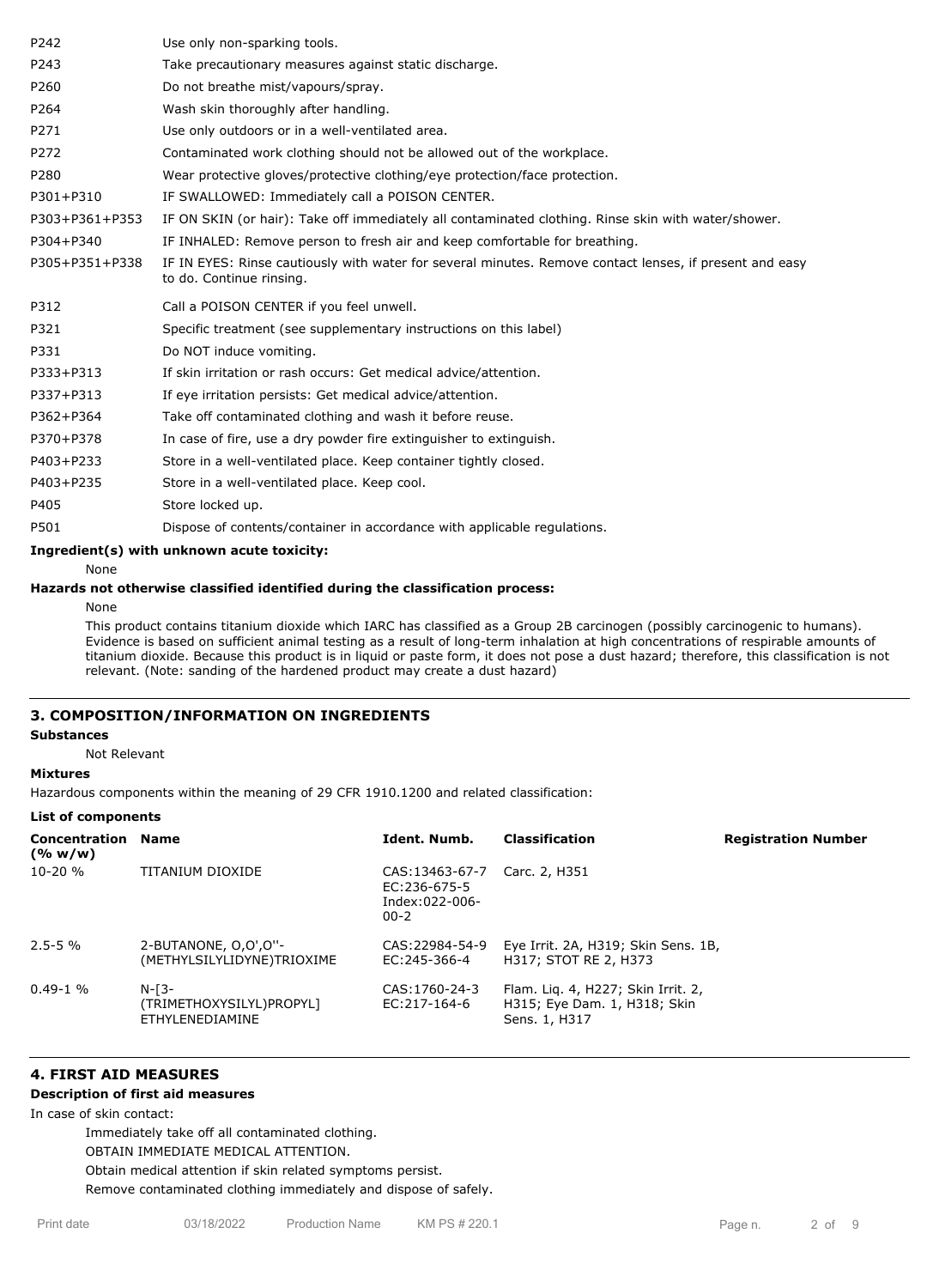After contact with skin, wash immediately with soap and plenty of water.

In case of eyes contact:

After contact with the eyes, rinse with water with the eyelids open for a sufficient length of time, then consult an opthalmologist immediately.

Protect uninjured eye.

## In case of Ingestion:

Do not induce vomiting, get medical attention showing the SDS and the hazard label.

In case of Inhalation:

If breathing is irregular or stopped, administer artificial respiration.

In case of inhalation, consult a doctor immediately and show him packing or label.

### **Most important symptoms/effects, acute and delayed**

Eye irritation

Eye damages

Skin Irritation

Erythema

#### **Indication of any immediate medical attention and special treatment needed**

In case of accident or unwellness, seek medical advice immediately (show directions for use or safety data sheet if possible). Treatment:

(see paragraph 4.1)

# **5. FIRE-FIGHTING MEASURES**

### **Extinguishing media**

Suitable extinguishing media:

**Unsuitable extinguishing media:**

None in particular.

#### **Specific hazards arising from the chemical**

Do not inhale explosion and combustion gases.

Burning produces heavy smoke.

Hazardous combustion products: Not available

Explosive properties: Not available

Oxidizing properties: Not available

### **Special protective equipment and precautions for fire-fighters**

Use suitable breathing apparatus.

Collect contaminated fire extinguishing water separately. This must not be discharged into drains.

Move undamaged containers from immediate hazard area if it can be done safely.

### **6. ACCIDENTAL RELEASE MEASURES**

#### **Personal precautions, protective equipment and emergency procedures**

Wear personal protection equipment.

Remove all sources of ignition.

Wear breathing apparatus if exposed to vapours/dusts/aerosols.

Provide adequate ventilation.

Use appropriate respiratory protection.

Do not allow to enter into soil/subsoil. Do not allow to enter into surface water or drains.

Limit leakages with earth or sand.

#### **Methods and material for containment and cleaning up**

Suitable material for taking up: absorbing material, organic, sand

Retain contaminated washing water and dispose it.

### **7. HANDLING AND STORAGE**

#### **Precautions for safe handling**

Avoid contact with skin and eyes, inhalation of vapours and mists.

Do not use on extensive surface areas in premises where there are occupants.

Use localized ventilation system.

Don't use empty container before they have been cleaned.

Before making transfer operations, assure that there aren't any incompatible material residuals in the containers.

Contaminated clothing should be changed before entering eating areas.

Do not eat or drink while working.

See also section 8 for recommended protective equipment.

#### **Conditions for safe storage, including any incompatibilities**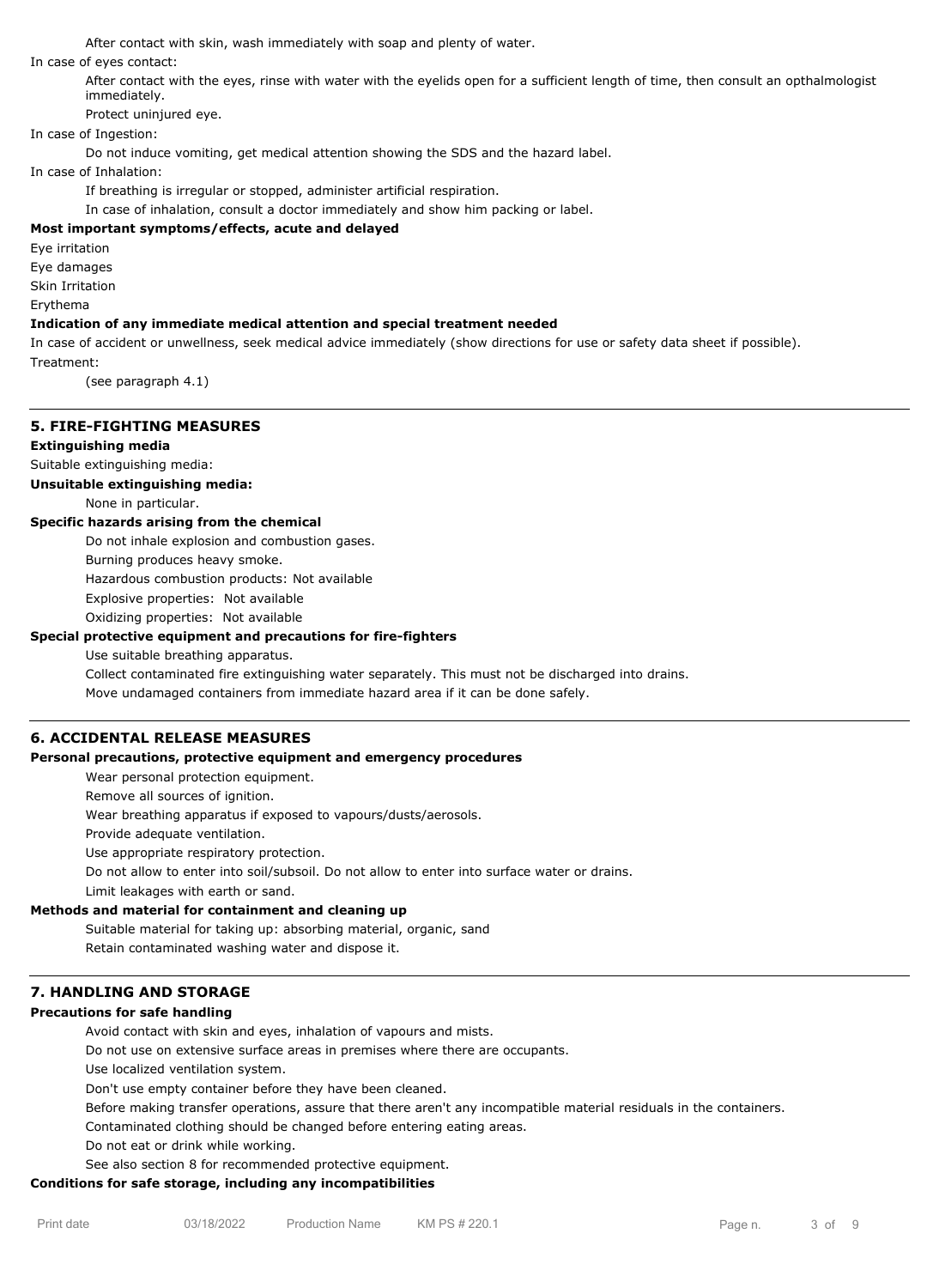Storage temperature: Not available

Always keep in a well ventilated place.

Store at below 20 °C. Keep away from unguarded flame and heat sources. Avoid direct exposure to sunlight.

Keep away from unguarded flame, sparks, and heat sources. Avoid direct exposure to sunlight.

Avoid accumulating electrostatic charge.

Keep away from food, drink and feed.

Incompatible materials:

None in particular.

Instructions as regards storage premises:

Cool and adequately ventilated.

Safety electric system.

## **8. EXPOSURE CONTROLS/PERSONAL PROTECTION**

### **Control parameters**

### **List of components with OEL value**

| Component                                       | <b>OEL</b><br>Type | Country        | <b>Ceiling Long</b> | Term<br>mg/m3 | Long<br>Term<br>ppm | Short<br>Term<br>mg/m3 | <b>Short</b><br><b>Term</b><br>ppm | <b>Behaviour Note</b> |                                                                                        |
|-------------------------------------------------|--------------------|----------------|---------------------|---------------|---------------------|------------------------|------------------------------------|-----------------------|----------------------------------------------------------------------------------------|
| TITANIUM DIOXIDE                                | <b>OSHA</b>        |                |                     | 15            |                     |                        |                                    |                       |                                                                                        |
|                                                 | ACGIH              |                |                     | 10            |                     |                        |                                    |                       | A4 - Not Classifiable as a<br>Human Carcinogen; lower<br>respiratory tract irritation; |
|                                                 | <b>MAK</b>         | <b>GERMANY</b> |                     | 0.3           |                     |                        |                                    |                       |                                                                                        |
|                                                 | ACGIH              |                |                     | 10            |                     |                        |                                    |                       | A4 - Not Classifiable as a<br>Human Carcinogen; lower<br>respiratory tract irritation  |
|                                                 | <b>MAK</b>         | <b>AUSTRIA</b> |                     | 5             |                     | 10                     |                                    |                       |                                                                                        |
|                                                 | <b>MAK</b>         | SWITZERLAND    |                     | 3             |                     |                        |                                    |                       |                                                                                        |
| Appropriate engineering controls: Not available |                    |                |                     |               |                     |                        |                                    |                       |                                                                                        |

Appropriate engineering controls: Not available

### **Individual protection measures**

Eye protection:

Use close fitting safety goggles, don't use eye lens.

Protection for skin:

Use clothing that provides comprehensive protection to the skin, e.g. cotton, rubber, PVC or viton.

Protection for hands:

Suitable materials for safety gloves; 29 CFR 1910.138 - ANSI/ISEA 105:

Polychloroprene - CR: thickness >=0,5mm; breakthrough time >=480min.

Nitrile rubber - NBR: thickness >=0,35mm; breakthrough time >=480min.

Butyl rubber - IIR: thickness >=0,5mm; breakthrough time >=480min.

Fluorinated rubber - FKM: thickness >=0,4mm; breakthrough time >=480min.

Use impervious gloves that provides comprehensive protection, e.g. P.V.C., neoprene or rubber.

Respiratory protection:

Respiratory protection must be used where exposure levels exceed workplace exposure limits. Refer to 29 CFR 1910.134 - CSA Z94.4 for information on selection and use of appropriate respiratory protection equipment. Use adequate protective respiratory equipment.

### **9. PHYSICAL AND CHEMICAL PROPERTIES**

#### **Information on basic physical and chemical properties**

Physical state: Liquid Appearance and colour: viscous liquid various Odour: No data available Odour threshold: No data available pH: No data available Melting point / freezing point: No data available Initial boiling point and boiling range: No data available Flash point: 35 °C (95 °F) Evaporation rate: No data available Upper/lower flammability or explosive limits: No data available Vapour density: No data available Vapour pressure: No data available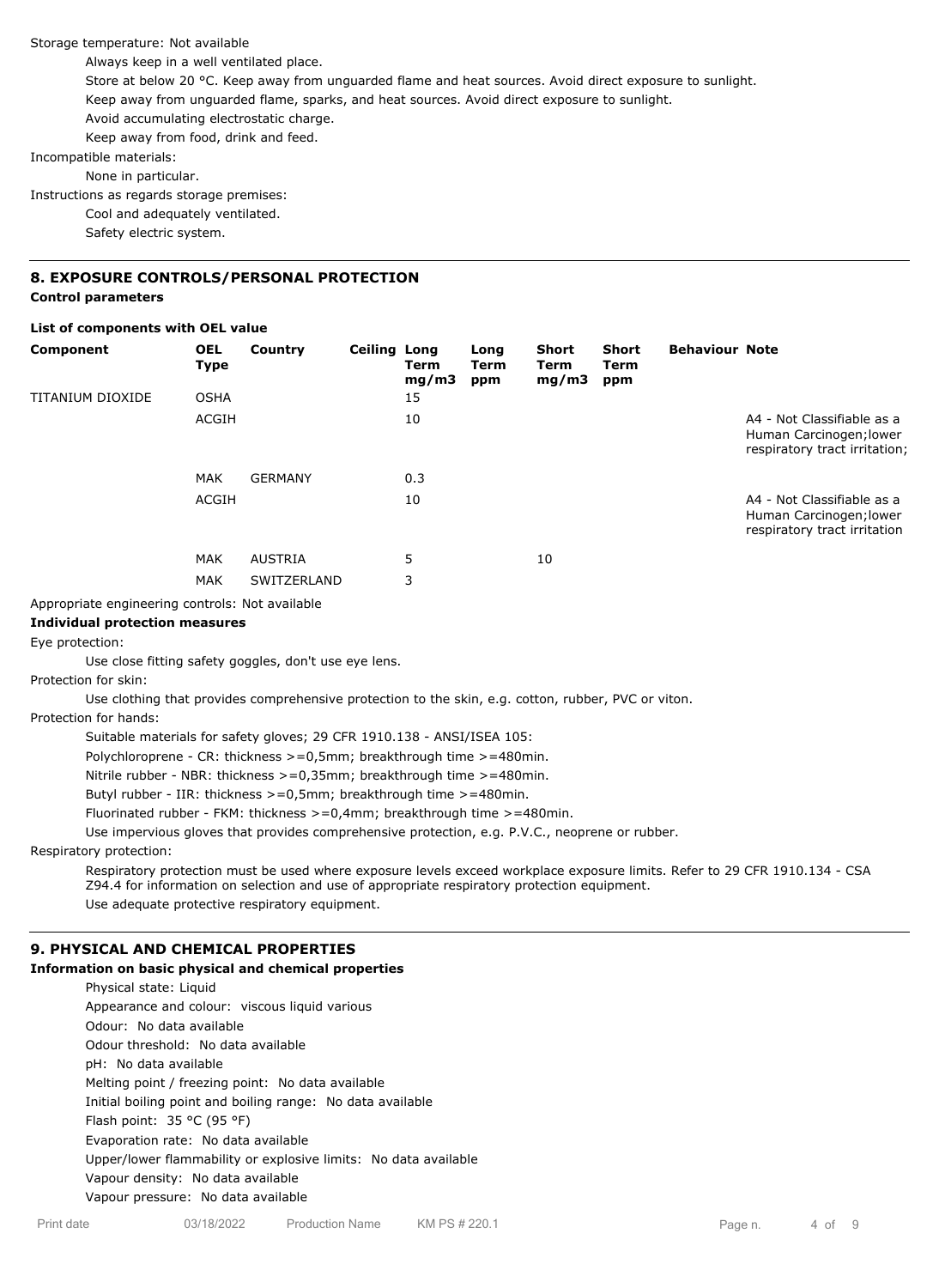Relative density: No data available Solubility in water: No data available Solubility in oil: No data available Partition coefficient (n-octanol/water): No data available Auto-ignition temperature: No data available Decomposition temperature: No data available Viscosity: No data available Explosive properties: No data available Oxidizing properties: No data available Solid/gas flammability: No data available

#### **Other information**

Substance Groups relevant properties No data available Miscibility: No data available Fat Solubility: No data available Conductivity: No data available

### **10. STABILITY AND REACTIVITY**

#### **Reactivity**

It may generate dangerous reactions (See subsections below)

#### **Chemical stability**

It may generate dangerous reactions (See subsections below)

#### **Possibility of hazardous reactions**

None.

#### **Conditions to avoid**

Avoid accumulating electrostatic charge.

### **Incompatible materials**

Avoid contact with combustible materials. The product could catch fire.

#### **Hazardous decomposition products**

None.

### **11. TOXICOLOGICAL INFORMATION**

#### **Information on toxicological effects**

#### **Toxicological information on main components of the mixture:**

| TITANIUM DIOXIDE                                           | a) acute toxicity | LD50 Oral Rat $> 10000$ mg/kg |  |
|------------------------------------------------------------|-------------------|-------------------------------|--|
| $N-T3-$<br>(TRIMETHOXYSILYL)<br>PROPYL]<br>ETHYLENEDIAMINE | a) acute toxicity | LD50 Oral Rat $= 2413$ mg/kg  |  |

#### **Substance(s) listed on the IARC Monographs:**

TITANIUM DIOXIDE Group 2B

#### **Substance(s) listed as OSHA Carcinogen(s):**

TITANIUM DIOXIDE

#### **Substance(s) listed as NIOSH Carcinogen(s):**

TITANIUM DIOXIDE

#### **Substance(s) listed on the NTP report on Carcinogens:**

None

## **12. ECOLOGICAL INFORMATION**

### **Toxicity**

Adopt good working practices, so that the product is not released into the environment. Eco-Toxicological Information:

#### **Persistence and degradability**

Not available

#### **Bioaccumulative potential**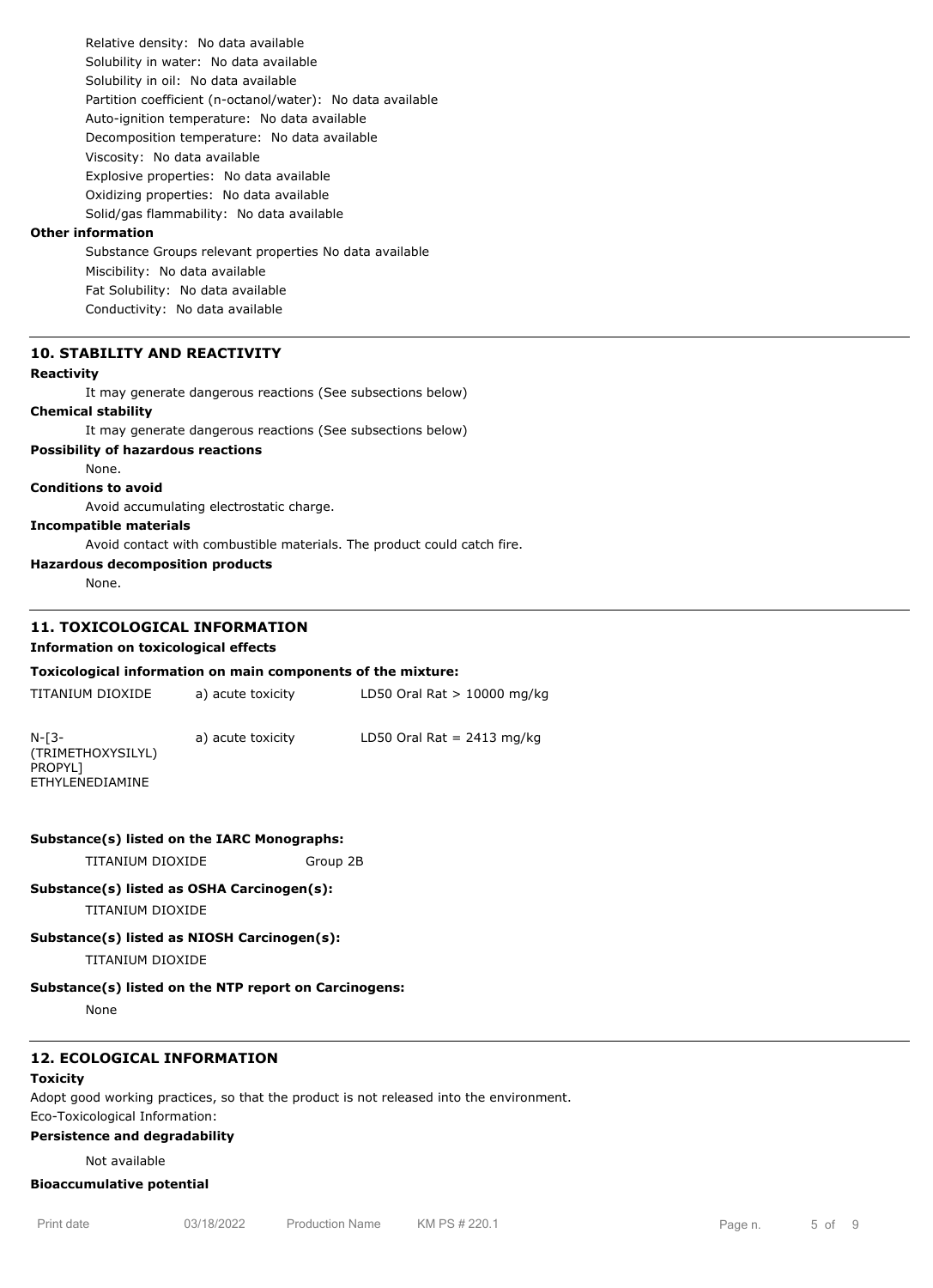#### **Mobility in soil**

Not available

### **Other adverse effects**

Not available

### **13. DISPOSAL CONSIDERATIONS**

### **Waste treatment methods**

The generation of waste should be avoided or minimized wherever possible. Recover if possible.

Methods of disposal:

Disposal of this product, solutions, packaging and any by-products should at all times comply with the requirements of environmental protection and waste disposal legislation and any regional local authority requirements.

Dispose of surplus and nonrecyclable products via a licensed waste disposal contractor.

Do not dispose of waste into sewers.

Disposal considerations:

Do not allow to enter drains or watercourses.

Dispose of product according to all federal, state and local applicable regulations.

If this product is mixed with other wastes, the original waste product code may no longer apply and the appropriate code should be assigned.

Dispose of containers contaminated by the product in accordance with local or national legal provisions. For further information, contact your local waste authority.

Special precautions:

This material and its container must be disposed of in a safe way. Care should be taken when handling untreated empty containers. Avoid dispersal of spilled material and runoff and contact with soil, waterways, drains and sewers.

Empty containers or liners may retain some product residues. Do not re-use empty containers.

#### **14. TRANSPORT INFORMATION**

#### **UN number**

DOT-UN Number: UN1993 ADR-UN number: 1993 IATA-Un number: 1993 IMDG-Un number: 1993

#### **UN proper shipping name**

DOT-Proper Shipping Name: Flammable liquids, n.o.s. (PETROLEUM DISTILLATE, HYDROTREATED) ADR-Shipping Name: FLAMMABLE LIQUID, N.O.S. (PETROLEUM DISTILLATE, HYDROTREATED) IATA-Technical name: FLAMMABLE LIQUID, N.O.S. (PETROLEUM DISTILLATE, HYDROTREATED) IMDG-Technical name: FLAMMABLE LIQUID, N.O.S. (PETROLEUM DISTILLATE, HYDROTREATED)

#### **Transport hazard class(es)**

DOT-Hazard Class: 3

ADR-Class: 3

IATA-Class: 3

IMDG-Class: 3

#### **Packing group**

DOT-Packing group: III ADR-Packing Group: III IATA-Packing group: III IMDG-Packing group: III

#### **Environmental hazards**

Marine pollutant: No Environmental Pollutant: Not Applicable DOT-RQ: Not Applicable

# **Transport in bulk according to Annex II of MARPOL73/78 and the IBC Code**

Not Applicable

# **Special precautions**

Department of Transportation (DOT): DOT-Special Provision(s): B1, B52, IB3, T4, TP1, TP29 DOT-Label(s): 3 DOT-Symbol: N/A

DOT-Cargo Aircraft: N/A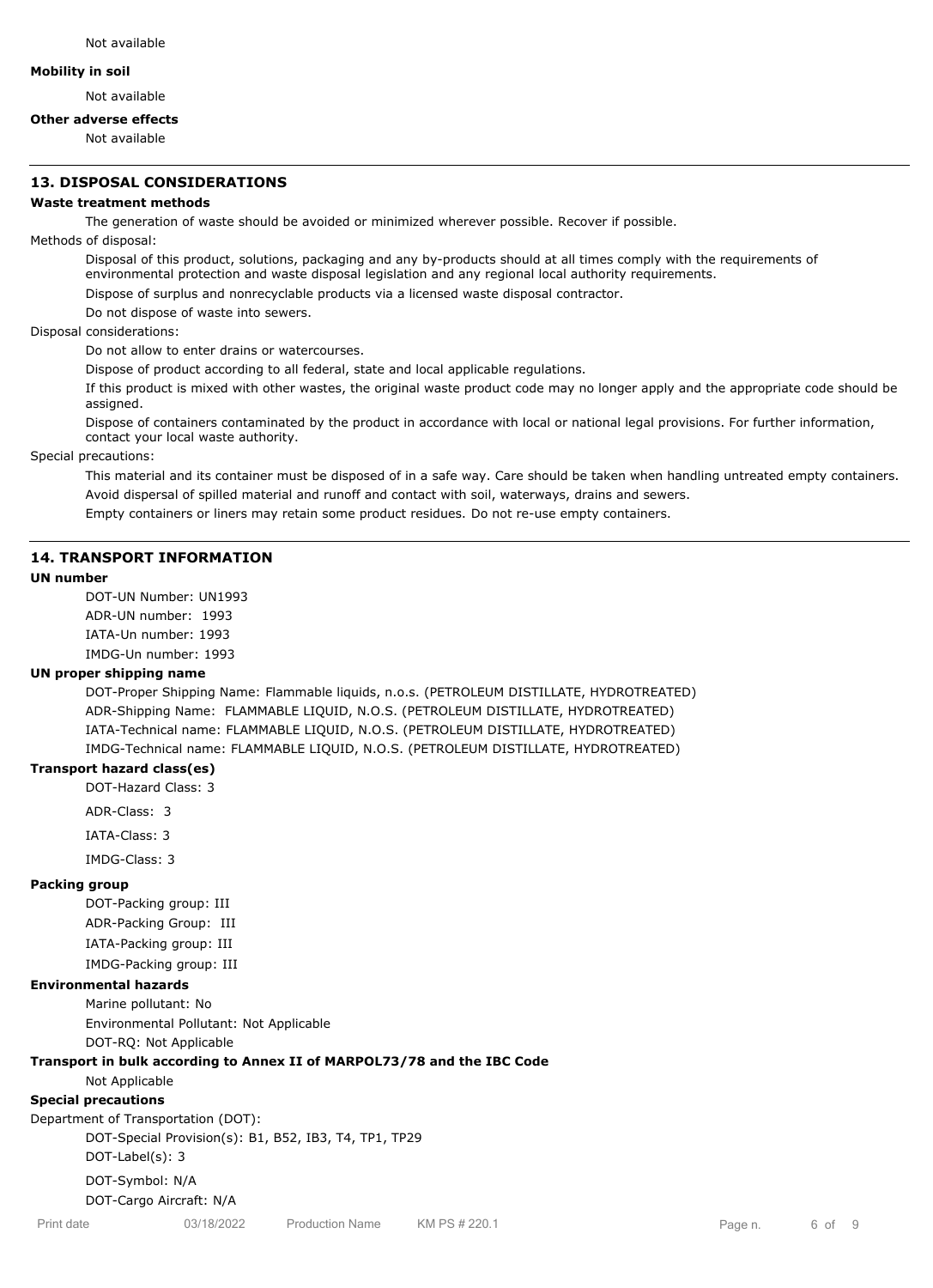DOT-Passenger Aircraft: N/A DOT-Bulk: N/A DOT-Non-Bulk: N/A Road and Rail ( ADR-RID ) : ADR-Label: 3 ADR-Hazard identification number: - ADR-Transport category (Tunnel restriction code): 3 (E) Air ( IATA ) : IATA-Passenger Aircraft: 355 IATA-Cargo Aircraft: 366 IATA-Label: 3 IATA-Subsidiary hazards: - IATA-Erg: 3L IATA-Special Provisioning: A3 Sea ( IMDG ) : IMDG-Stowage Code: Category A IMDG-Stowage Note: - IMDG-Subsidiary hazards: - IMDG-Special Provisioning: 223 274 955 IMDG-Page: N/A IMDG-Label: N/A IMDG-EMS: F-E, S-E IMDG-MFAG: N/A

#### **15. REGULATORY INFORMATION**

#### **USA - Federal regulations**

### **TSCA - Toxic Substances Control Act**

### **TSCA inventory:**

All the components are listed on the TSCA inventory

#### **TSCA listed substances:**

| TITANIUM DIOXIDE                                   | is listed in TSCA Section 8b |  |
|----------------------------------------------------|------------------------------|--|
| 2-BUTANONE, 0,0',0"-<br>(METHYLSILYLIDYNE)TRIOXIME | is listed in TSCA Section 8b |  |

N-[3- (TRIMETHOXYSILYL)PROPYL] ETHYLENEDIAMINE

# **SARA - Superfund Amendments and Reauthorization Act**

# **Section 302 - Extremely Hazardous Substances:**

No substances listed

### **Section 304 - Hazardous substances:**

No substances listed

### **Section 313 - Toxic chemical list:**

No substances listed

#### **CERCLA - Comprehensive Environmental Response, Compensation, and Liability Act**

is listed in TSCA Section 8b

**Substance(s) listed under CERCLA:**

No substances listed

#### **CAA - Clean Air Act**

#### **CAA listed substances:**

No substances listed

**CWA - Clean Water Act**

**California Proposition 65**

#### **CWA listed substances:**

No substances listed

### **USA - State specific regulations**

#### **Substance(s) listed under California Proposition 65:**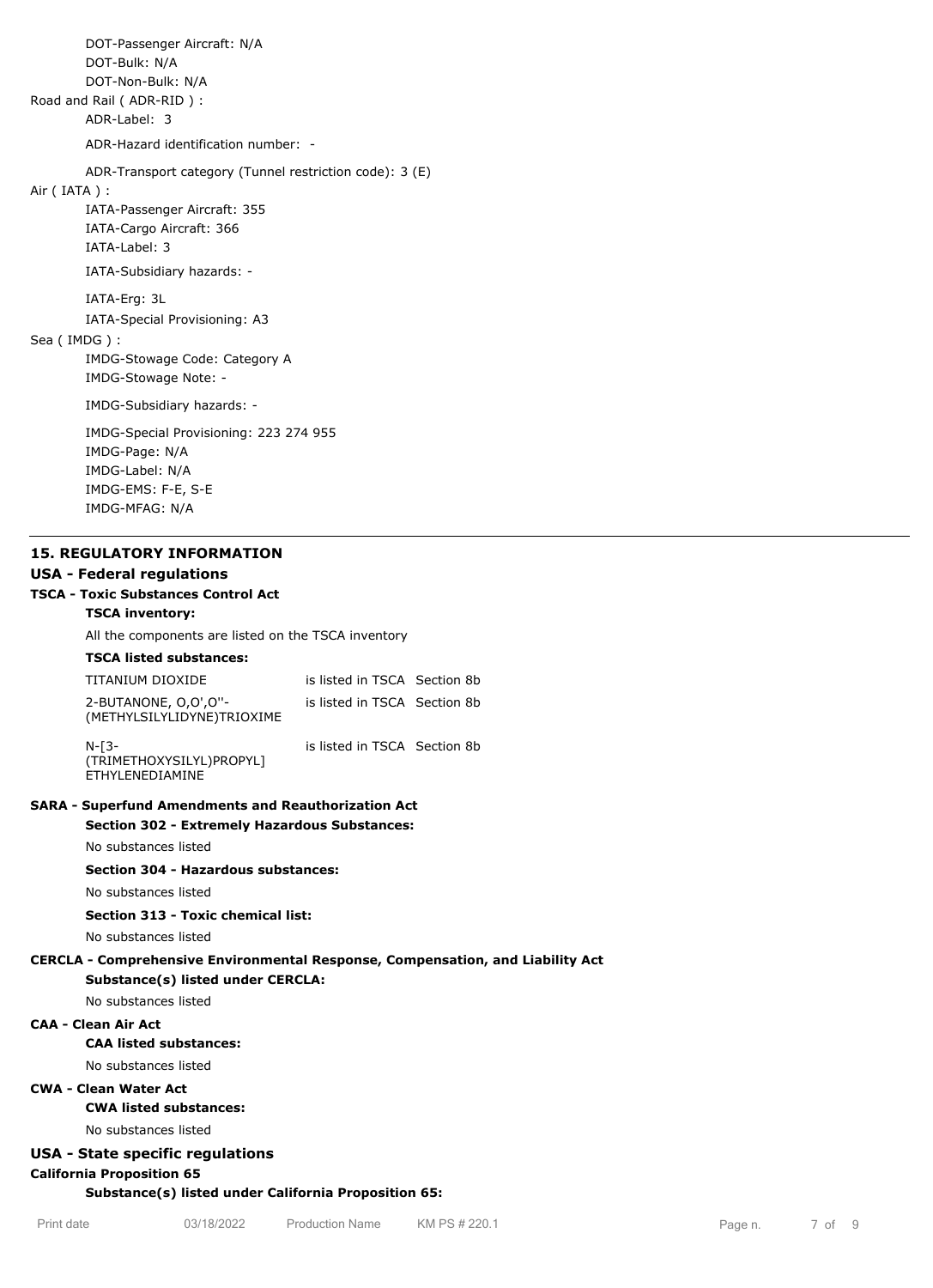TITANIUM DIOXIDE Listed as carcinogen

#### **Massachusetts Right to know**

**Substance(s) listed under Massachusetts Right to know:** TITANIUM DIOXIDE

#### **Pennsylvania Right to know**

**Substance(s) listed under Pennsylvania Right to know:**

TITANIUM DIOXIDE

### **New Jersey Right to know**

**Substance(s) listed under New Jersey Right to know:**

TITANIUM DIOXIDE

### **Canada - Federal regulations**

#### **DSL - Domestic Substances List**

**DSL Inventory:**

All the substances are listed in the DSL.

#### **NDSL - Non Domestic Substances List NDSL Inventory:**

No substances listed

#### **NPRI - National Pollutant Release Inventory**

**Substances listed in NPRI:**

No substances listed

### **16. OTHER INFORMATION**

Safety Data Sheet dated: 3/18/2022 - version 1 **Additional classification information**

NFPA Health:  $1 =$  Slight NFPA Flammability: 3 = Flammable liquid NFPA Reactivity:  $0 =$  Minimal NFPA Special Risk: Not available



Reasonable care has been taken in the preparation of this information, but the manufacturer makes no warranty of merchantability or any other warranty, expressed or implied, with respect to this information. The manufacturer makes no representations and assumes no liability for any direct, incidental or consequential damages resulting from its use. The information herein is presented in good faith and believed to be accurate as of the effective date given. It is the buyer's responsibility to ensure that its activities comply with Federal, State or provincial, and local laws.

This document was prepared by a competent person who has received appropriate training.

It is the duty of the user to ensure that this information is appropriate and complete with respect to the specific use intended.

This SDS cancels and replaces any preceding release.

**Code Description**

- H226 Flammable liquid and vapour.
- H227 Combustible liquid
- H304 May be fatal if swallowed and enters airways.
- H315 Causes skin irritation.
- H317 May cause an allergic skin reaction.
- H318 Causes serious eye damage.
- H319 Causes serious eye irritation.
- H335 May cause respiratory irritation.
- H351 Suspected of causing cancer.
- H373 May cause damage to organs through prolonged or repeated exposure.
- H373 May cause damage to organs through prolonged or repeated exposure if inhaled, in contact with skin and if swallowed.

### **Legend to abbreviations and acronyms used in the safety data sheet:**

ADR: European Agreement concerning the International Carriage of Dangerous Goods by Road.

RID: Regulation Concerning the International Transport of Dangerous Goods by Rail.

IMDG: International Maritime Code for Dangerous Goods.

IATA: International Air Transport Association.

IATA-DGR: Dangerous Goods Regulation by the "International Air Transport Association" (IATA).

ICAO: International Civil Aviation Organization.

ICAO-TI: Technical Instructions by the "International Civil Aviation Organization" (ICAO).